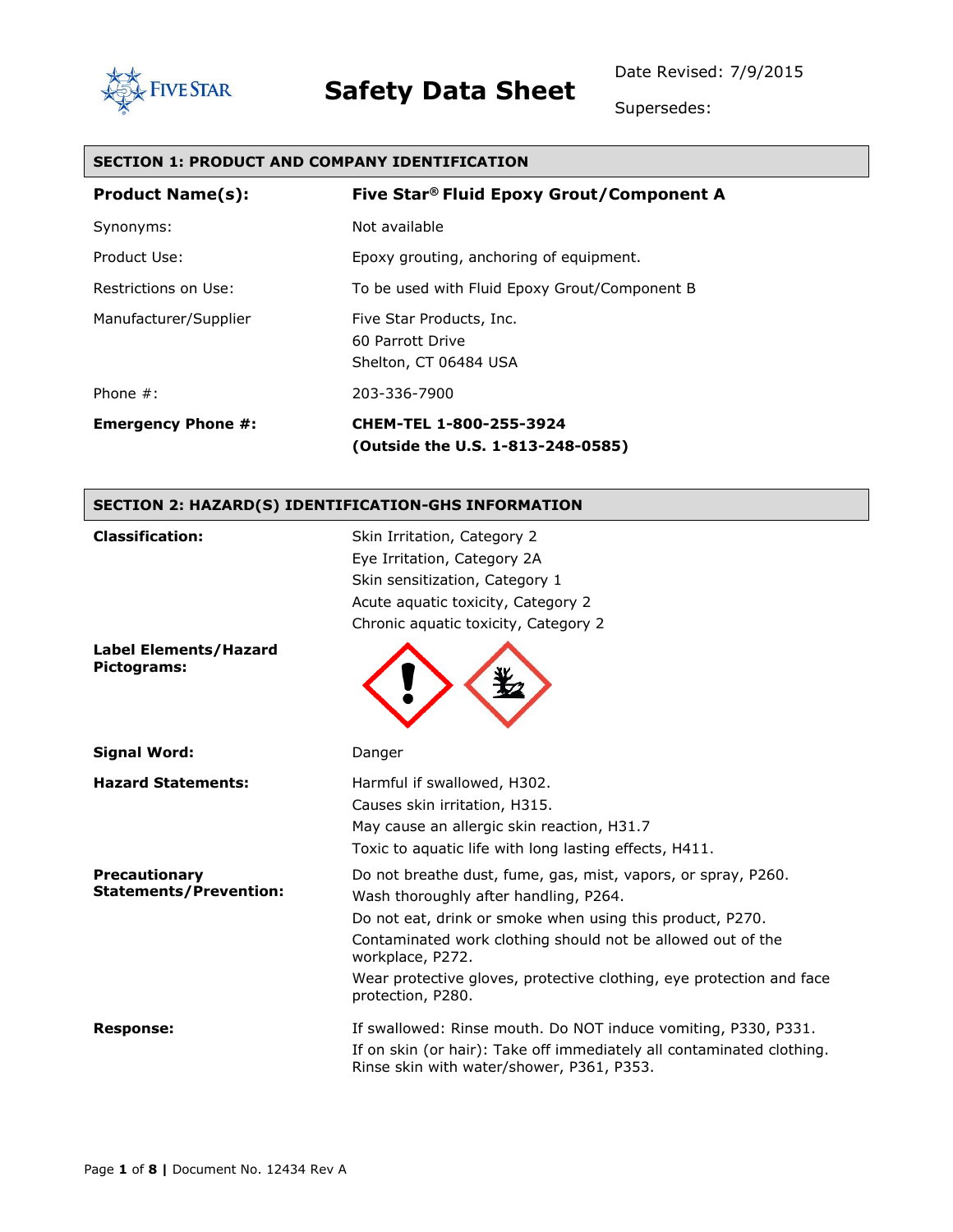| <b>IVE STAR</b>                                    |                                                                                                                                                    | Date Revised: 7/9/2015 |  |
|----------------------------------------------------|----------------------------------------------------------------------------------------------------------------------------------------------------|------------------------|--|
|                                                    | <b>Safety Data Sheet</b>                                                                                                                           | Supersedes:            |  |
|                                                    | If inhaled: Remove person to fresh air and keep comfortable for<br>breathing, P340.                                                                |                        |  |
|                                                    | If in eyes: Rinse cautiously with water for several minutes, P351.<br>Remove contact lenses, if present and easy to do. Continue rinsing,<br>P338. |                        |  |
|                                                    | Immediately call a poison center or doctor, P310.                                                                                                  |                        |  |
|                                                    | If skin irritation or rash occurs, P333: Get medical advice/attention,<br>P313.                                                                    |                        |  |
|                                                    | If experiencing respiratory symptoms, P342: Call a poison center or<br>doctor, P310. Wash contaminated clothing before reuse, P363.                |                        |  |
| Storage:                                           | Store locked up.                                                                                                                                   |                        |  |
| Disposal:                                          | Dispose of contents/container in accordance with applicable regional,<br>national, and local laws and regulations.                                 |                        |  |
| <b>Hazards Not Otherwise</b><br><b>Classified:</b> | Not applicable                                                                                                                                     |                        |  |
| <b>Ingredients with Unknown</b><br>Toxicity:       | Not applicable                                                                                                                                     |                        |  |

| <b>SECTION 3: COMPOSITION/INFORMATION ON INGREDIENTS</b> |                                |            |           |
|----------------------------------------------------------|--------------------------------|------------|-----------|
| <b>Hazardous</b><br>Ingredient(s)                        | Common<br><b>Name/Synonyms</b> | CAS No.    | % wt/wt   |
| Diglycidyl Ether of<br>Bisphenol-A                       | Not available                  | 25068-38-6 | $20 - 35$ |
| Aliphatic Epoxide                                        | Not available                  | TS         | $2 - 8$   |
| Inert Filler                                             | Not available                  | TS         | 40-55     |
| Silicon Dioxide                                          | Crystalline Silica             | 14808-60-7 | $15 - 25$ |

| <b>SECTION 4: FIRST AID MEASURES</b> |                                                                                                                                                                                                                                                  |  |
|--------------------------------------|--------------------------------------------------------------------------------------------------------------------------------------------------------------------------------------------------------------------------------------------------|--|
| Inhalation:                          | If inhaled: Remove person to fresh air and keep comfortable for<br>breathing. If experiencing respiratory symptoms call poison center or<br>doctor.                                                                                              |  |
| Eye Contact:                         | If in eyes: Rinse cautiously with water for at least 30 minutes. Remove<br>contact lenses, if present and easy to do. Continue rinsing.<br>Immediately call a poison center or doctor.                                                           |  |
| <b>Skin Contact:</b>                 | If on skin (or hair): Take off immediately all contaminated clothing.<br>Rinse skin with water/shower for at least 15 minutes. Immediately<br>call a poison center or doctor if irritation develops. Wash<br>contaminated clothing before reuse. |  |
| Ingestion:                           | If swallowed: Rinse mouth. Do NOT induce vomiting. Immediately call<br>a poison center or doctor. If vomiting occurs naturally, have victim lean                                                                                                 |  |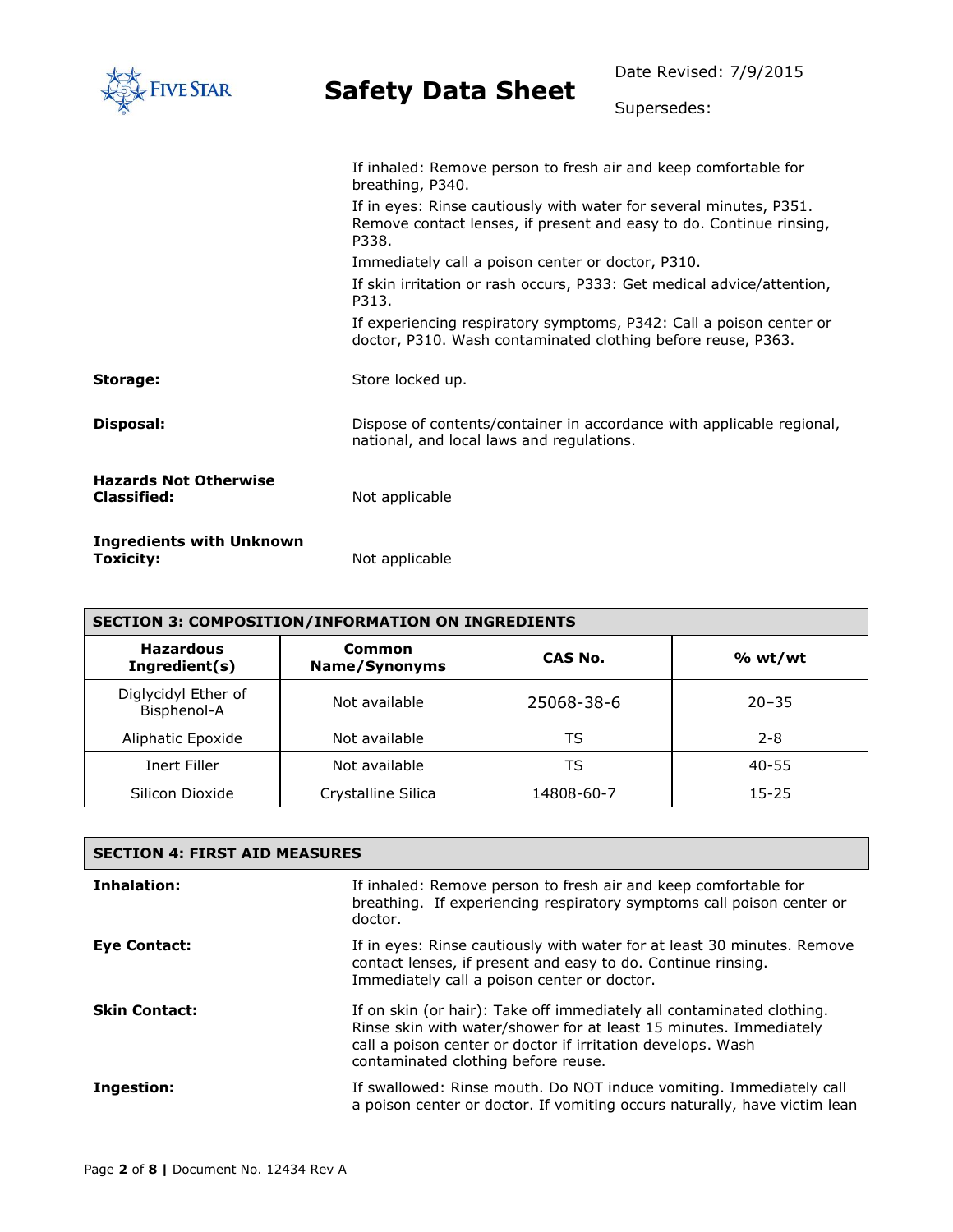

Date Revised: 7/9/2015

Supersedes:

|                            | forward to reduce the risk of aspiration. Never give anything by mouth<br>to an unconscious person.                   |
|----------------------------|-----------------------------------------------------------------------------------------------------------------------|
| General Advice:            | In case of accident or if you feel unwell, seek medical advice<br>immediately (show the label or SDS where possible). |
| <b>Note to Physicians:</b> | Symptoms may not appear immediately.                                                                                  |

### **SECTION 5: FIRE-FIGHTING MEASURES Flammability and Explosion**

| <b>Information:</b>                         | Not flammable or combustible by OSHA/WHMIS criteria.                        |  |
|---------------------------------------------|-----------------------------------------------------------------------------|--|
| <b>Sensitivity to Mechanical</b><br>Impact: | Not available                                                               |  |
| <b>MEANS OF EXTINCTION</b>                  |                                                                             |  |
| <b>Suitable Extinguishing Media:</b>        | Use water spray, alcohol-resistant foam, dry chemical or carbon<br>dioxide. |  |
| <b>Unsuitable Extinguishing</b>             |                                                                             |  |
| Media:                                      | Not available.                                                              |  |
| <b>Protection of Firefighters:</b>          | Wear self-contained breathing apparatus for fire-fighting if necessary.     |  |

#### **SECTION 6: ACCIDENTAL RELEASE MEASURES**

| <b>Emergency Procedures:</b>      | Uncontrolled releases should be responded to by trained personnel<br>using pre-planned procedures. Proper protective equipment should be<br>used. In case of a spill, clear the affected area, protect people, and<br>respond with trained personnel. Eliminate all ignition sources.        |
|-----------------------------------|----------------------------------------------------------------------------------------------------------------------------------------------------------------------------------------------------------------------------------------------------------------------------------------------|
| <b>Personal Precautions:</b>      | Use personal protective equipment. Avoid breathing vapors, mist, or<br>gas. Ensure adequate ventilation. When respirators are required, select<br>NIOSH/MSHA approved based on actual or potential airborne<br>concentrations in accordance with latest OSHA and/or ANSI<br>recommendations. |
| <b>Environmental Precautions:</b> | Prevent further leakage or spillage if safe to do so. Do not let product<br>enter drains. Discharge into the environment must be avoided.                                                                                                                                                    |
| <b>Methods for Containment:</b>   | Soak up with inert absorbent material and dispose of as hazardous<br>waste. Keep in suitable, closed containers for disposal.                                                                                                                                                                |
| <b>Other Information:</b>         | See Section 13 for disposal considerations.                                                                                                                                                                                                                                                  |

#### **SECTION 7: HANDLING AND STORAGE**

#### **Handling: Handling: Do not swallow. Do not breathe mist, vapors, or spray. Do not get in** eyes, on skin, or on clothing. Wash thoroughly after handling. Do not eat, drink, or smoke when using this product. Contaminated work clothing should not be allowed out of workplace. See Section 8 for information on Personal Protective Equipment.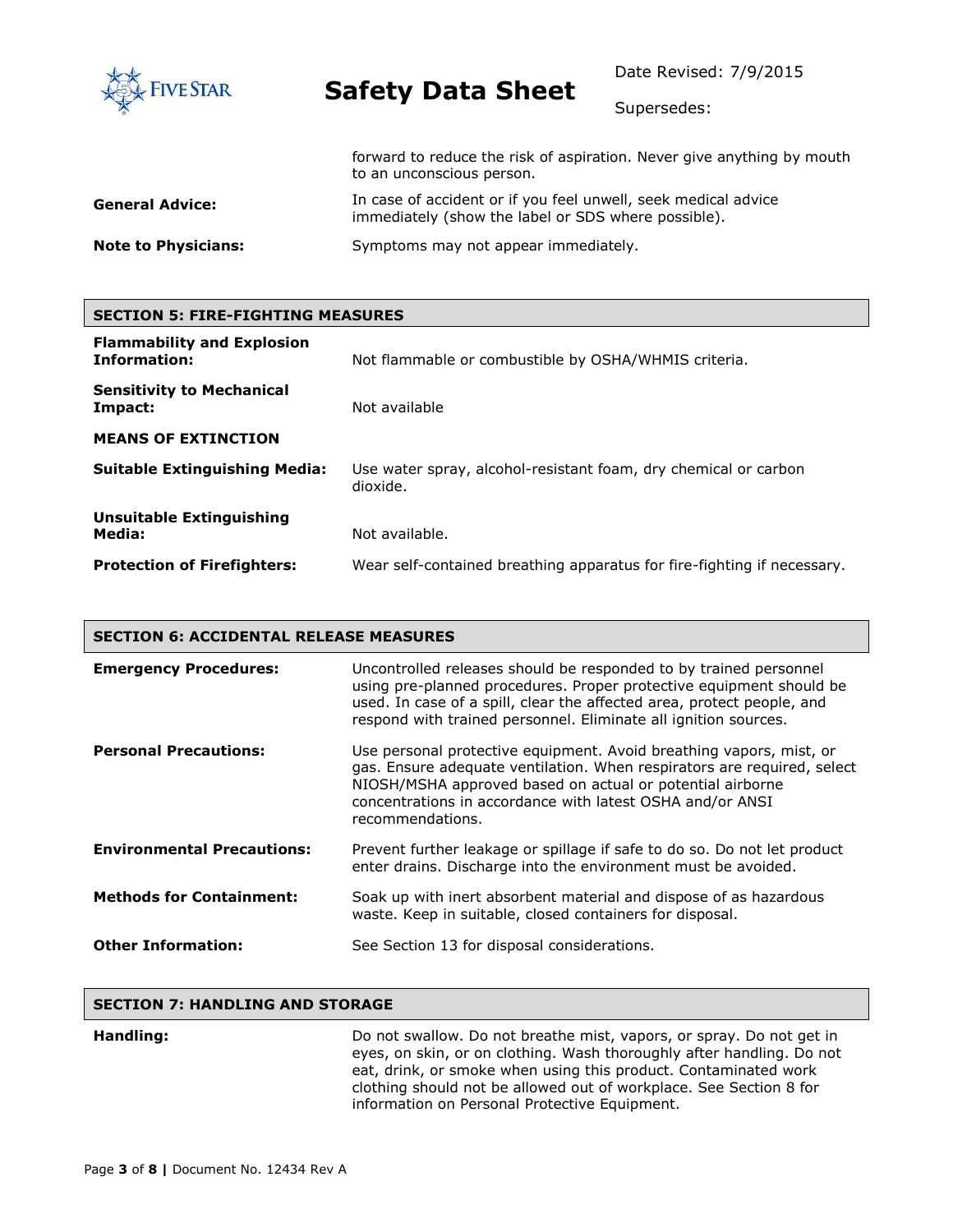

Supersedes:

**Storage:** Store locked up. Store away from incompatible materials. See Section 10 for information on incompatible materials. Keep out of reach of children.

#### **SECTION 8: EXPOSURE CONTROLS/PERSONAL PROTECTION**

#### **Exposure Guidelines**

| Component                          | CAS No.    | <b>ACGIH</b>         | <b>OSHA</b>          |
|------------------------------------|------------|----------------------|----------------------|
| Diglycidyl Ether of<br>Bisphenol-A | 25068-38-6 | No TLV established.  | No PEL established.  |
| Aliphatic Epoxide                  | TS         | No TLV established.  | No PEL established.  |
| Inert Filler                       | TS         | No TLV established.  | No PEL established.  |
| Silicon Dioxide                    | 14808-60-7 | See Table 8.1 below. | See Table 8.1 below. |

#### **Table 8.1. Occupational exposure limits:**

| Quartz (14808-60-7) |                                                       |                                                                                                                  |
|---------------------|-------------------------------------------------------|------------------------------------------------------------------------------------------------------------------|
| USA ACGIH           | ACGIH TWA $(mg/m3)$                                   | 0.025 mg/m <sup>3</sup>                                                                                          |
| USA IDLH            | US IDLH $(mq/m3)$                                     | 50 mg/m $3$                                                                                                      |
| <b>USA NIOSH</b>    | NIOSH REL (TWA) $(mq/m3)$                             | $0.05 \,\mathrm{mg/m^3}$                                                                                         |
| <b>USA OSHA</b>     | OSHA PEL (TWA) (mg/m <sup>3</sup> )<br>(Mineral Dust) | $(30)/(% SiO2 + 2) mg/m3$ total dust<br>$(10)/($ % SiO <sub>2</sub> + 2) mg/m <sup>3</sup> - respirable fraction |

PEL: Permissible Exposure Limit TLV: Threshold Limit Value

**Engineering Controls:** Not normally required.

#### **PERSONAL PROTECTIVE EQUIPMENT (PPE)**

| <b>Eye/Face Protection:</b>                      | Face shield and safety glasses. Use equipment for eye protection that<br>meets the standards referenced for OSHA regulations in 29 CFR<br>1910.133 for Personal Protective Equipment.                                                                                         |
|--------------------------------------------------|-------------------------------------------------------------------------------------------------------------------------------------------------------------------------------------------------------------------------------------------------------------------------------|
| <b>Hand Protection:</b>                          | Wear protective gloves. Rubber or polyethylene material is<br>recommended. Consult manufacturer specifications for further<br>information.                                                                                                                                    |
| <b>Skin and Body Protection:</b>                 | Wear protective clothing. Clothing with full length sleeves and pants<br>should be worn.                                                                                                                                                                                      |
| <b>General Hygiene</b><br><b>Considerations:</b> | Handle according to established industrial hygiene and safety practices.<br>Provide readily accessible eye wash stations and safety showers. Wash<br>at end of shift and before eating, smoking, or using the toilet. Remove<br>contaminated clothing and launder or discard. |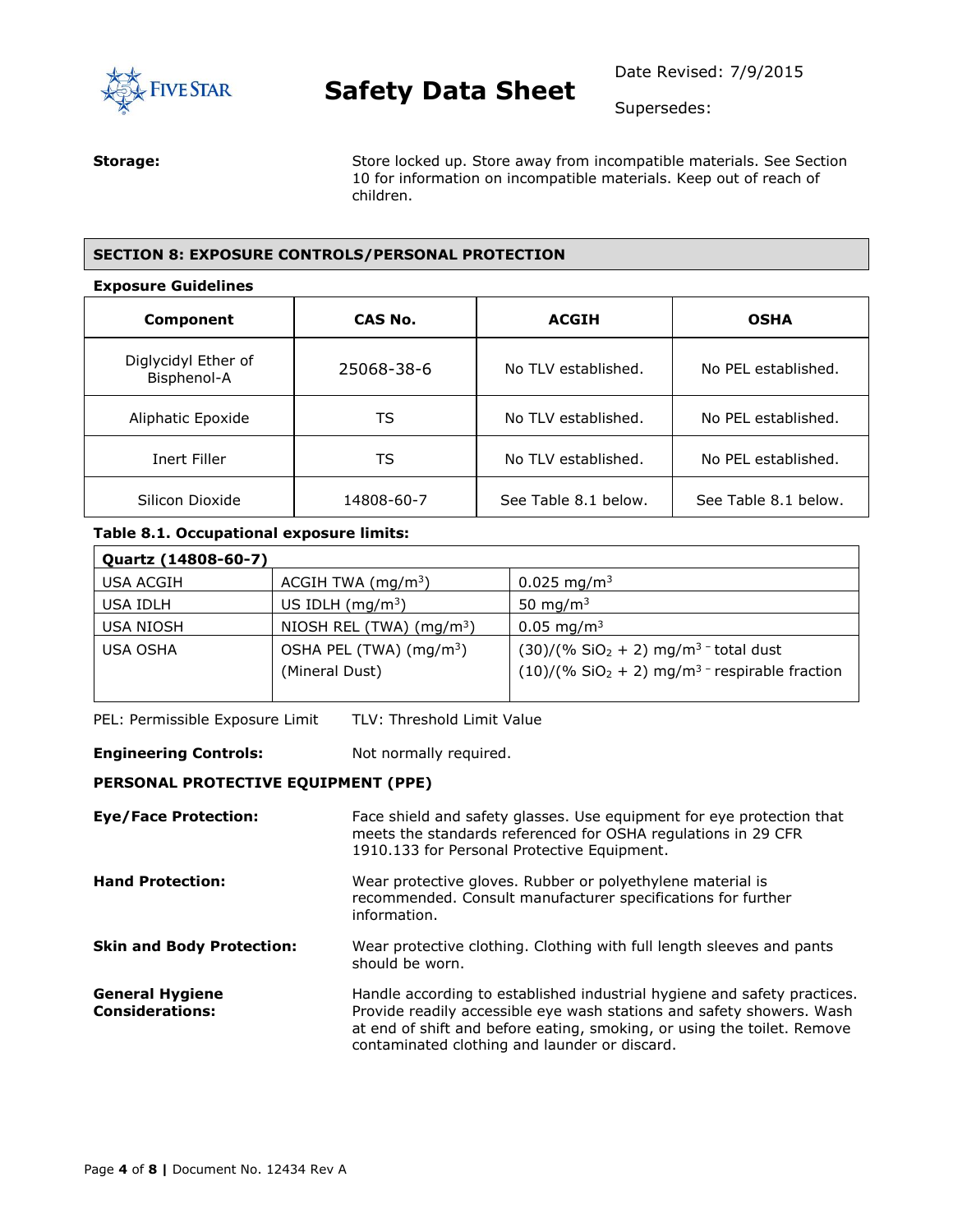

Supersedes:

| <b>SECTION 9: PHYSICAL AND CHEMICAL PROPERTIES</b> |                          |  |
|----------------------------------------------------|--------------------------|--|
| <b>Appearance:</b>                                 | Paste                    |  |
| Color:                                             | <b>Brown</b>             |  |
| Odor:                                              | Semi Sweet               |  |
| <b>Odor Threshold:</b>                             | Not available            |  |
| <b>Physical State:</b>                             | Paste                    |  |
| pH:                                                | n/a                      |  |
| <b>Melting Point / Freezing Point:</b>             | Not available            |  |
| <b>Initial Boiling Point:</b>                      | Not available            |  |
| <b>Boiling Point:</b>                              | $>138^{\circ}$ C (280°F) |  |
| <b>Flash Point:</b>                                | > 121°C (250°F) (SACC)   |  |
| <b>Evaporation Rate:</b>                           | n/a                      |  |
| Flammability (solid, gas):                         | n/a                      |  |
| <b>Lower Flammability Limit:</b>                   | n/a                      |  |
| <b>Upper Flammability Limit:</b>                   | n/a                      |  |
| <b>Vapor Pressure:</b>                             | $1.33$ mBar              |  |
| <b>Vapor Density:</b>                              | 1 (Air = $1$ )           |  |
| <b>Relative Density:</b>                           | 1.75                     |  |
| Solubility:                                        | Slighty                  |  |
| Partition Coefficient: n-Octanol/Water:            | Not available            |  |
| <b>Auto-ignition Temperature:</b>                  | Not available            |  |
| <b>Decomposition Temperature:</b>                  | Not available            |  |
| <b>Viscosity:</b>                                  | 20,000 - 30,000 cps      |  |
| Percent Volatile, wt.%:                            | $0\%$                    |  |
| VOC Content, wt.%:                                 | 0%                       |  |
| <b>Density:</b>                                    | Not available            |  |
| <b>Coefficient of Water/Oil Distribution:</b>      | Not available            |  |

### **SECTION 10: STABILITY AND REACTIVITY**

**Chemical Stability:** Stable

CO, CO2, smoke, toxic vapors

**Possibility of Hazardous Reactions:**

**Conditions to Avoid:** Amine compounds under uncontrolled conditions.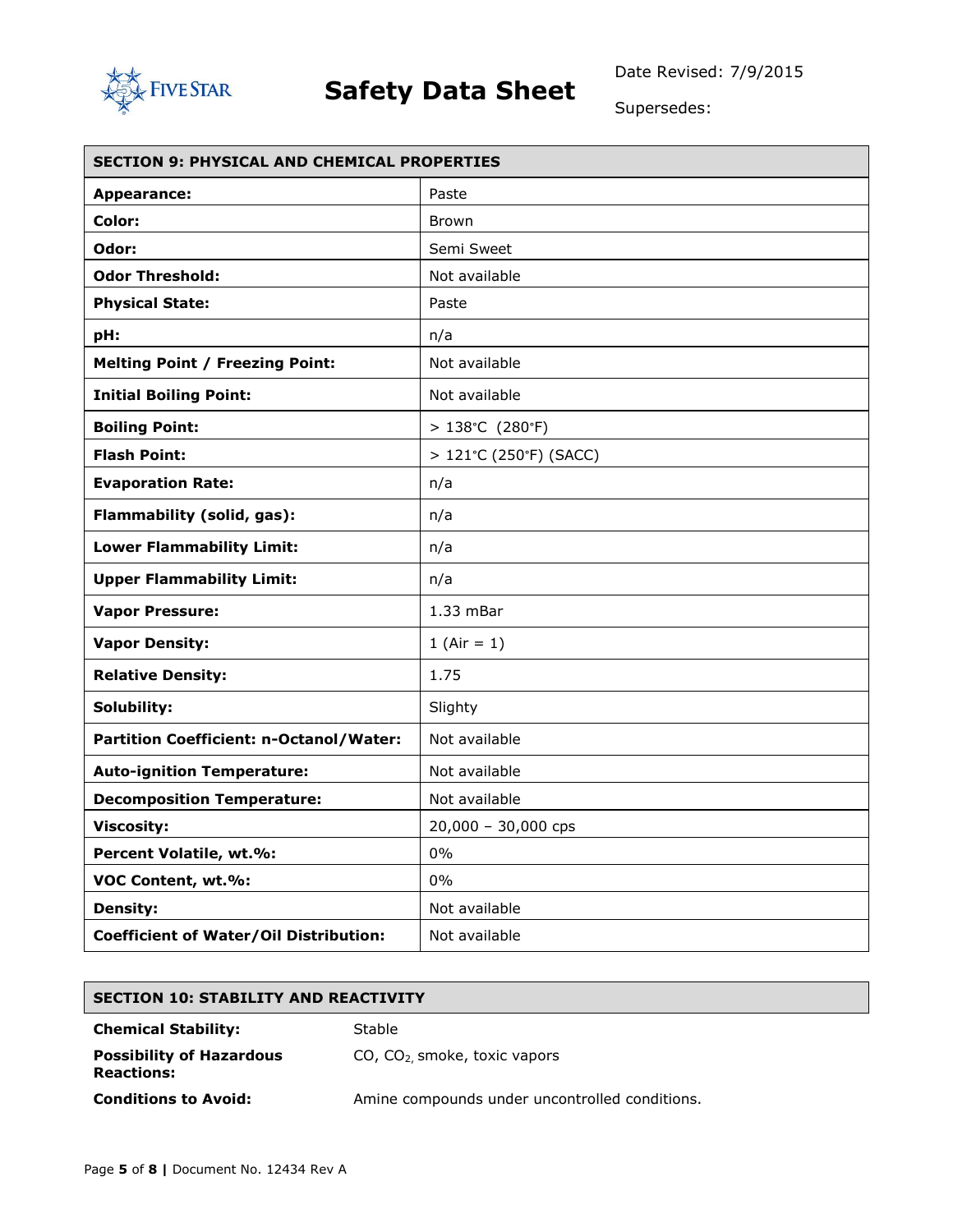

Supersedes:

**Incompatible Materials:** Strong oxidizing agents.

#### **SECTION 11: TOXICOLOGICAL INFORMATION**

| <b>Acute Toxicity:</b>                                 |                                                                                                                                                                                 |
|--------------------------------------------------------|---------------------------------------------------------------------------------------------------------------------------------------------------------------------------------|
| <b>Primary Irritant Effect</b><br>On the Skin:         | Irritant to skin and mucous membranes.                                                                                                                                          |
| <b>Primary Irritant Effect</b><br>On the Eye:          | Irritating effect.                                                                                                                                                              |
| <b>Sensitization:</b>                                  | Sensitization possible through skin contact.<br>Sensitizing effect through inhalation is possible by prolonged exposure.                                                        |
| <b>Additional Toxicological</b><br><b>Information:</b> | The product shows the following dangers according to the<br>calculation method of the General EU Classification Guidelines for<br>Preparations as issued in the latest version: |
|                                                        | Irritant                                                                                                                                                                        |
|                                                        | Danger through skin adsorption.                                                                                                                                                 |
|                                                        | Toxic and/or corrosive effects may be delayed up to 24 hours.                                                                                                                   |
| <b>Sensitization:</b>                                  | Sensitization possible by inhalation and/or dermal contact.                                                                                                                     |
| <b>Repeated Dose Toxicity:</b>                         | Repeated exposures may result in skin and/or respiratory sensitivity.                                                                                                           |

#### **SECTION 12: ECOLOGICAL INFORMATION**

| Toxicity:                                       |                                                                                                                                                                                                                                                                                                                                                                                                                                                       |
|-------------------------------------------------|-------------------------------------------------------------------------------------------------------------------------------------------------------------------------------------------------------------------------------------------------------------------------------------------------------------------------------------------------------------------------------------------------------------------------------------------------------|
| <b>Aquatic Toxicity:</b>                        | The material is harmful to the environment.                                                                                                                                                                                                                                                                                                                                                                                                           |
| <b>Persistence and</b><br><b>Degradability:</b> | The product is partly biodegradale. Significant residuals remain.                                                                                                                                                                                                                                                                                                                                                                                     |
| <b>Bio-accumulative Potential:</b>              | Does not accumulate in organisms.                                                                                                                                                                                                                                                                                                                                                                                                                     |
| <b>Mobility in Soil:</b>                        | No further relevant information available.                                                                                                                                                                                                                                                                                                                                                                                                            |
| <b>Ecotoxical Effects Remark:</b>               | Toxic for fish                                                                                                                                                                                                                                                                                                                                                                                                                                        |
| <b>Additional Ecological Info.</b>              |                                                                                                                                                                                                                                                                                                                                                                                                                                                       |
| <b>General Notes:</b>                           | This statement was deduced from products with a similar structure or<br>composition. Due to available data on eliminability/decomposition<br>and bioaccumulation potential prolonged term damage of the<br>environment cannot be excluded. Do not allow undiluted product or<br>large quantities of it to reach ground water, water course or sewage<br>system. Also poisonous for fish and plankton in water bodies. Toxic for<br>aquatic organisms. |
| <b>PBT Assessment:</b>                          | Not applicable                                                                                                                                                                                                                                                                                                                                                                                                                                        |
| <b>vPvB Assessment:</b>                         | Not applicable                                                                                                                                                                                                                                                                                                                                                                                                                                        |
| <b>Other Adverse Effects:</b>                   | No further relevant information available.                                                                                                                                                                                                                                                                                                                                                                                                            |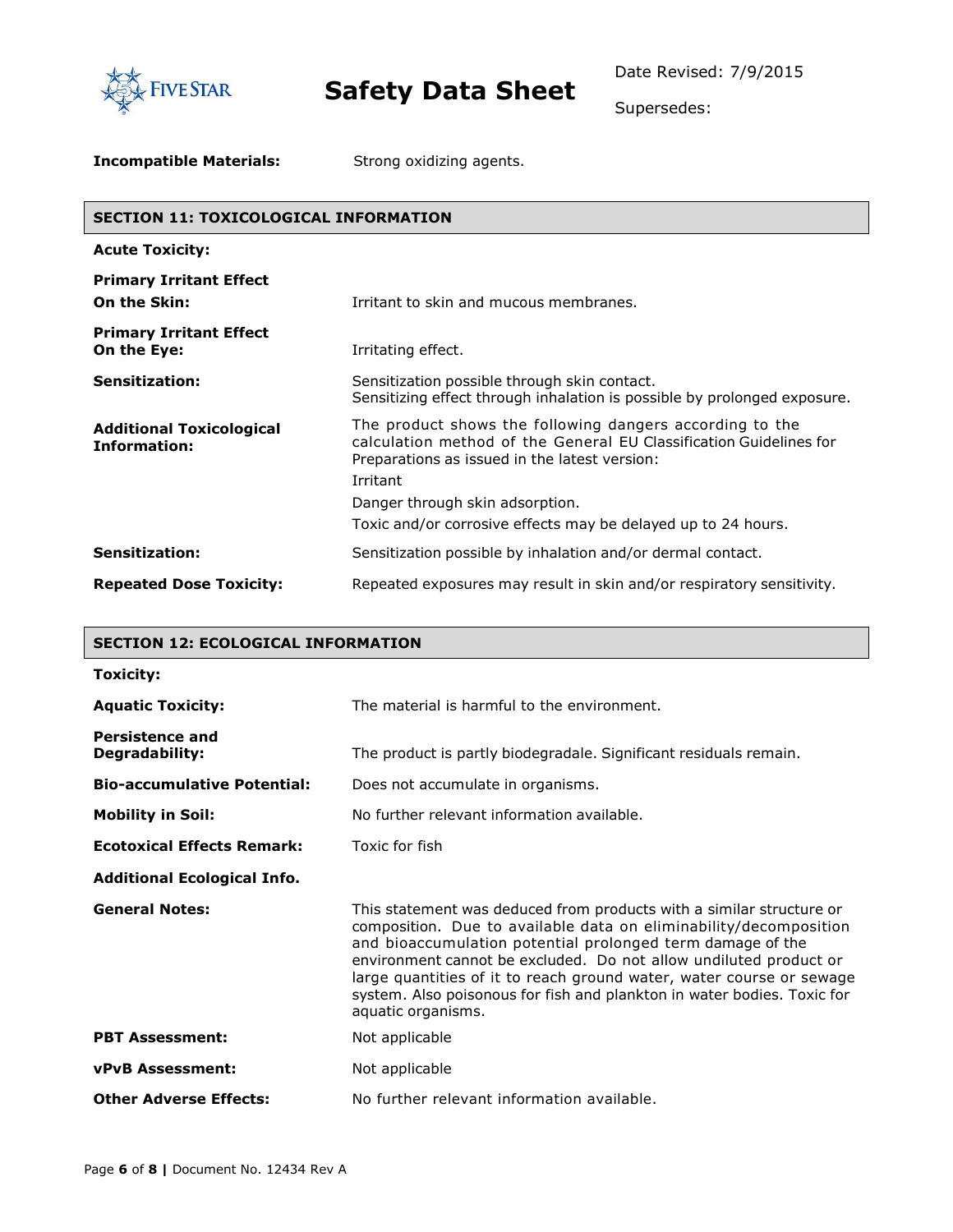

Supersedes:

#### **SECTION 13: DISPOSAL CONSIDERATIONS**

| <b>Waste Treatment Methods</b>                       | Must not be disposed together with household garbage. Do not allow<br>product to reach sewage system. Can be burned with household<br>garbage after consulting with the waste disposal facility operator and<br>the pertinent authorities and adhering to the necessary technical<br>regulations. Can be disposed of with household garbage after<br>solidification following consultation with the waste disposal facility<br>operator and the pertinent authorities and adhering to the necessary<br>technical regulations. |
|------------------------------------------------------|-------------------------------------------------------------------------------------------------------------------------------------------------------------------------------------------------------------------------------------------------------------------------------------------------------------------------------------------------------------------------------------------------------------------------------------------------------------------------------------------------------------------------------|
| <b>Uncleaned Packaging</b><br><b>Recommendation:</b> | Disposal must be made according to official regulations.                                                                                                                                                                                                                                                                                                                                                                                                                                                                      |

#### **SECTION 14: TRANSPORT INFORMATION**

| <b>US DEPARTMENT of</b><br><b>TRANSPORTATION (DOT)</b>                                          |                                                                                                  |
|-------------------------------------------------------------------------------------------------|--------------------------------------------------------------------------------------------------|
| <b>Proper Shipping Name:</b>                                                                    | Not regulated                                                                                    |
| Class:                                                                                          | <b>None</b>                                                                                      |
| <b>UN #:</b>                                                                                    | None                                                                                             |
| <b>Packing Group:</b>                                                                           | None                                                                                             |
| <b>CANADA Transportation of</b><br><b>Dangerous Goods (TDG)</b><br><b>Proper Shipping Name:</b> | Not regulated                                                                                    |
| Class:                                                                                          | <b>None</b>                                                                                      |
| <b>UN #:</b>                                                                                    | None                                                                                             |
| <b>Packing Group:</b>                                                                           | None                                                                                             |
| <b>INTERNATIONAL AIR</b><br><b>TRANSPORTATION Proper</b><br><b>Shipping Name (ICAO/IATA):</b>   | UN3082, ENVIRONMENTALLY HAZARDOUS SUBSTANCE, LIQUID, NOS<br>(BISPHENOL-A EPOXY RESIN), 9, PG III |
| Class:                                                                                          | 9                                                                                                |
| <b>UN #:</b>                                                                                    | 3082                                                                                             |
| <b>Packing Group:</b>                                                                           | Ш                                                                                                |
| <b>WATER TRANSPORTATION</b><br><b>Proper Shipping Name</b><br>(IMO/IMDG):                       | UN3082, ENVIRONMENTALLY HAZARDOUS SUBSTANCE, LIQUID, NOS<br>(BISPHENOL-A-EPOXY RESIN), 9, PG III |
| <b>Class:</b>                                                                                   | 9                                                                                                |
| <b>UN #:</b>                                                                                    | 3082                                                                                             |
| <b>Packing Group:</b>                                                                           | Ш                                                                                                |
| <b>Marine Pollutant:</b>                                                                        | Bisphenol-A Epoxy Resin                                                                          |